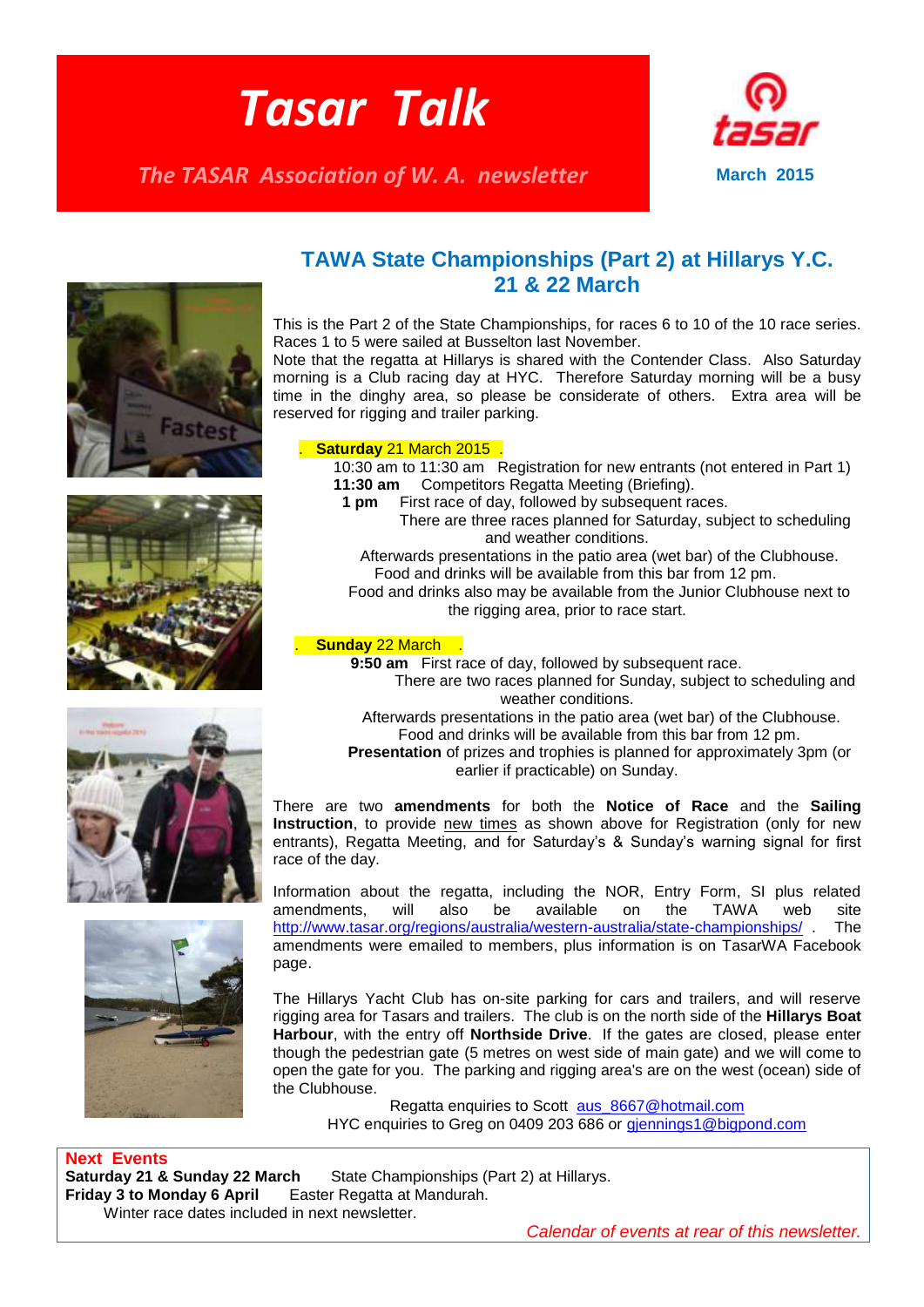

#### **"Regatta in the Trees" at Walpole**

Saturday 28<sup>th</sup> February provided more wind than expected for the regatta's first two races which were during the afternoon. Many of the 12 Tasar fleet had at least one capsize in the gusty conditions. Although there were about 7 starts for the eight divisions, all went very smoothly with well set courses and separate start and finish boats. The Inlet is a huge area with plenty of room for all boats, including some spectator craft.

After sailing, there were presentations for the day's races and plenty of time for social activities, as most people stayed at the caravan park, which is next to the beach rigging area for the boats and the regatta centre setup. The yacht club is at the other end of the beach. A great location.

Sunday morning the breeze built again to be similar to the previous day. There was one race then a break for lunch ashore. The afternoon's two races continued to show the good sailing skills of our fleet with close racing and plenty of friendly banter afterwards.

The Presentation Dinner was on Sunday evening at the Walpole Recreation Centre, which had plenty of room for everyone, and was very well organised to provide a friendly atmosphere and had plenty of food and drinks, and later music to dance.

The public holiday Monday to allowed plenty of time to pack up and travel home.

First place went to David Meehan on 2938 Critical Path, second was Trevor Date on 2915 Zailing, third was Bill Quinn on 2878 Plan-B. **All results** are on our Facebook page and also our web site in the results section of the "Programme and Results" menu.

The photographer for the regatta was Bernie Kaaks who had lots of great photo's projected onto a wall at the Presentation Dinner. They should be available soon on his web site http://berniekaaksphotos.net/

This was a very well run enjoyable regatta, in a great location, and it would be good to be a part of it again next year.



A race start.

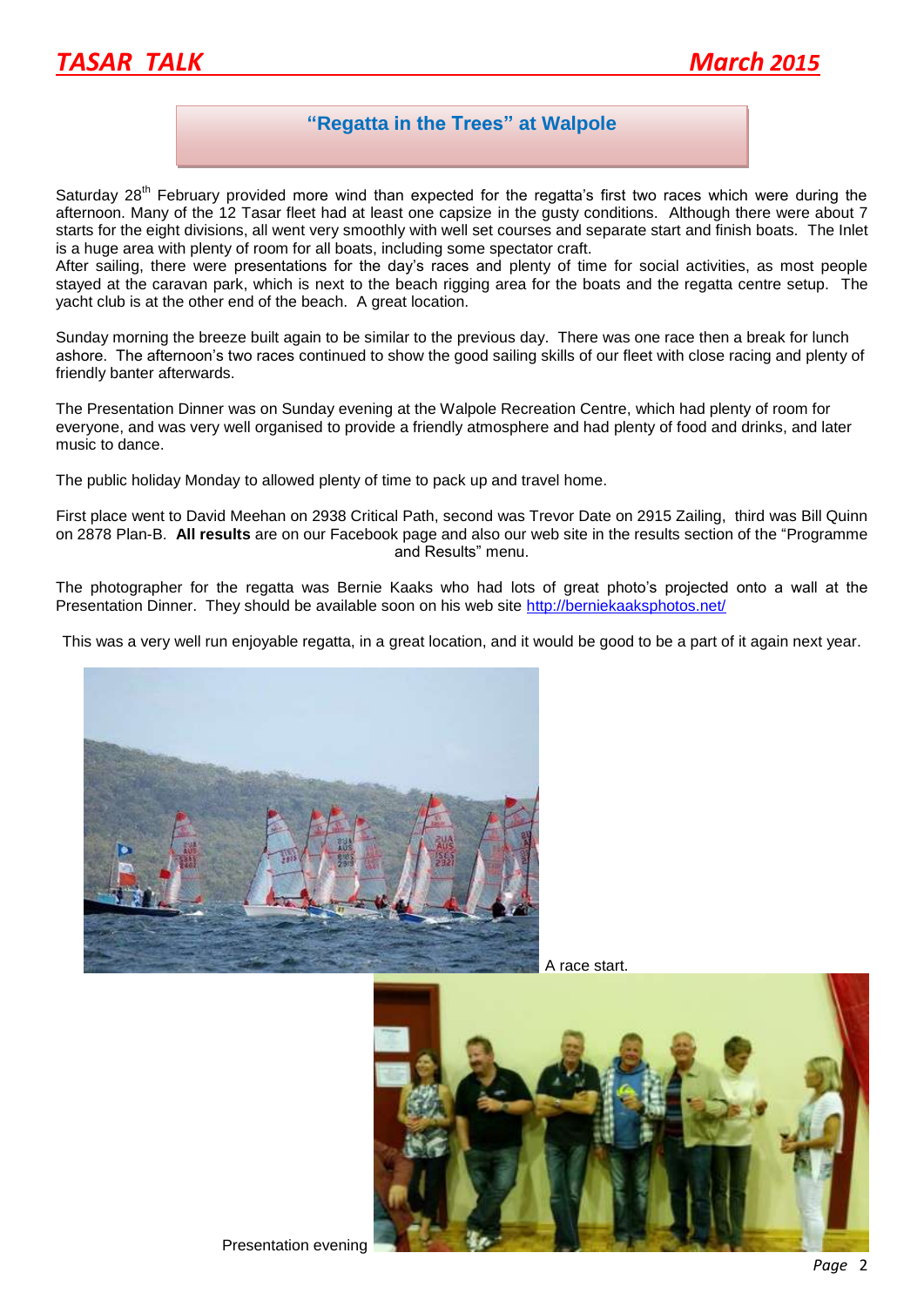

### **Townsville Australian Championships 2 Sept. – 3 Oct. 2015**

TAWA Members,

The 43rd Australian Nationals - Townsville, QLD 26th Sept- 3rd Oct 2015 - Townsville, Queensland are fast approaching;

Check out the Tasar.org website for the event information. <http://tasar.org/major-events/upcoming-events/2015/09/43rd-australian-nationals-townsville,-qld/>

The Tasar Association of WA is seeking expressions of interest from sailors intending to compete in these National titles. TAWA is planning on co-coordinating container transport for members intending to sail in this regatta. The cost of sending a container to Queensland is currently being explored, but we need to get an idea of numbers to be able to firm up a price. We estimate that a container spot will be within a price range of \$1000 and \$2000 per boat for the return journey. If you plan to purchase a boat in the Eastern States and transport it back to Perth, the cost of a spot in the container may prove to be a good value method of transport.

**To secure a container spot** TAWA will require a \$350 **deposit** payable **by 22nd March 2015** via Electronic Funds Transfer/ Direct Debit;

Bank: ANZ Account Name: Tasar Association of Western Australia BSB: 016-002 Account Number: 2538-47402 ANNOTATE WITH YOUR NAME

Email davidmeehan101@hotmail.com to confirm your interest or contact David Meehan - 0421 765 601 for any queries.

The transport will be good value, and TAWA will subsidise the transport to make it good value for its members. There is already a lot of interest in attending these Nationals, so please get in early to secure a spot in one of the containers.

Thanks, TAWA Committee.



On Saturday 7th March five Tasars were part of this annual multi class regatta, racing for cash prizes. During the four race series on the waters close to the Hillary's Boat Harbour, winds went from a fading light offshore to a strong southwesterly which were quite testing at times. It was a good practice in the area to be used for the Tasar State Championships

First place went to Scott and Niko on 2771 Escape Boat, second was Matt and Leanne on 2782 Fusion, third was Nick and Gaeme on 1795 Semi Matured. All results are on our Facebook page and also our web site in the results section of the "Programme and Results" menu.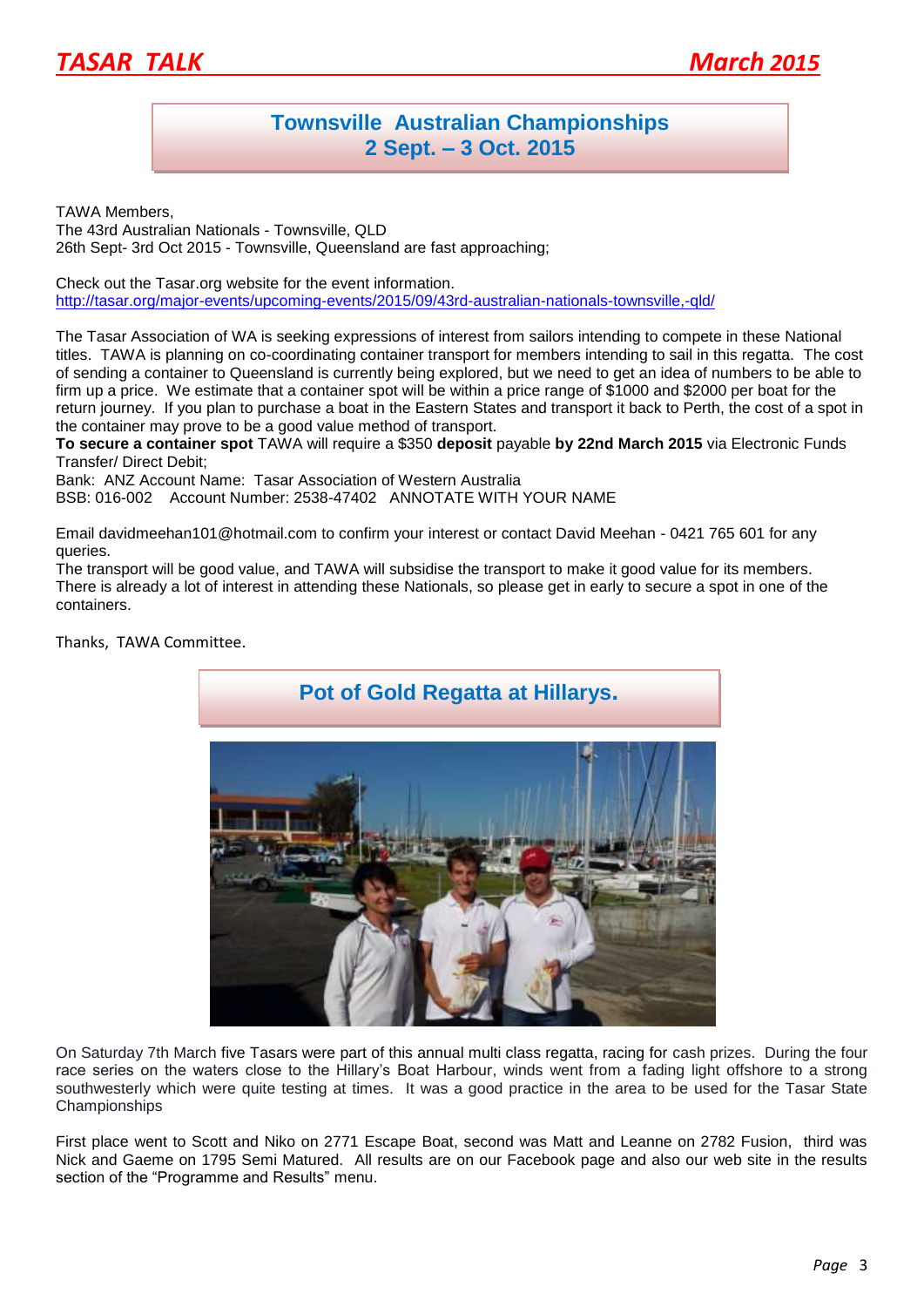### *TASAR TALK March 2015*

#### **Club Reports**

*Note that there are also Club items and events on our Facebook page*.

#### **. Mandurah Offshore Fishing and Sailing Club .**

Saturday 7th March 2015. Three Tasar's hit the water off Mandurah for the first time with great interest, welcome 1929 Greg Reynolds, 2138 Allan and Anna Payne. Sailing in the Mixed Dinghy Fleet in 18kts SW seabreeze 2915 Trevor and Zale, 1929 was sailed by young Lasar sailors Luke Abbott and crew Chad Giles as Greg was sailing his Sports boat, 2138 sailed by Allan and Anna Payne ex Soiling/Laser sailors. The seabreeze freshened to 18kts which made for some great rides and some swimming for the newbys in getting to know that Tasars are'nt just plain sailing. 1929 unfortunately had a swim on the way in with the top mast section hitting the sand bar and snapping. All spirits were not lost as all will be back for more 'Zailing' next weekend.

Saturday 14th March 2015. Unfortunately no sailing due to cyclone weather warning. See you all at the States at Hillarys YC



#### **. Geographe Bay Yacht Club .**

Walpole in the Trees Regatta.

Ken & CJ, Neil & Sue, Portia & myself had a fantastic weekend at Walpole with Nornalup Inlet turning on the wind fans for us all weekend. The racing was close & competitive, courses well structured for all the classes and the social was…….well social. Definitely testing conditions and well done to all who competed. Walpole yacht club and the town certainly ran a great regatta.

Great to see Ken & CJ remain competitive with minimal time in the boat since January. A Big congrats to Neil & Sue with their on water engagement between races on Saturday. Who said you weren't romantic Neil.



Hopefully the Tasar's continue to support this regatta in the future.

Sunday  $8<sup>th</sup>$  March – Short course series 2 races.

Dean, Neil & Myself on the water. The winds were generally south west, with a bit of south east, North west and a few willy willy's thrown in just to keep us on our toes… I think you get the picture. Certainly a testing day for as all. Dean continues to be the one to chase & got the gong for both races. Neil & Myself battling for second with an unfortunate capsize (another willy willy) by Neil on the way to the finish sealed the result. We are continuing to enjoy close racing, and we would like to think we are putting the pressure on Team Dixon around the course. I think we are all improving as a class which is great to see.

#### Sat  $14<sup>th</sup>$  March – Club Championship.

Same Same but Different. Dean, Neil & Myself out for a spin. The forecast was for a 10 knot south/south westerly. However a low pressure cell dropped in at the start with 18-20knots, rain included. The town & jetty was just about completely hazed out when the front came through. So it began…… another shifty day with our compasses working overtime, fortunes were won & lost on numerous occasions as the "*oscillating fan*" that is *'our'* sea breeze was at its best. An interesting start as we had to navigate around a flattened cruiser trying to retrieve their spinnaker. Some great rides on the reaches. The Racing again was close. Team Dixon bringing home the bacon with Charisma getting closer dragging the bone home for second and Neil & Sue getting the well deserved dessert after a tough day at the office.

At this stage we have 4 confirmed to compete at Hillarys. See you there.

Cheers Anton.

----------------- --------------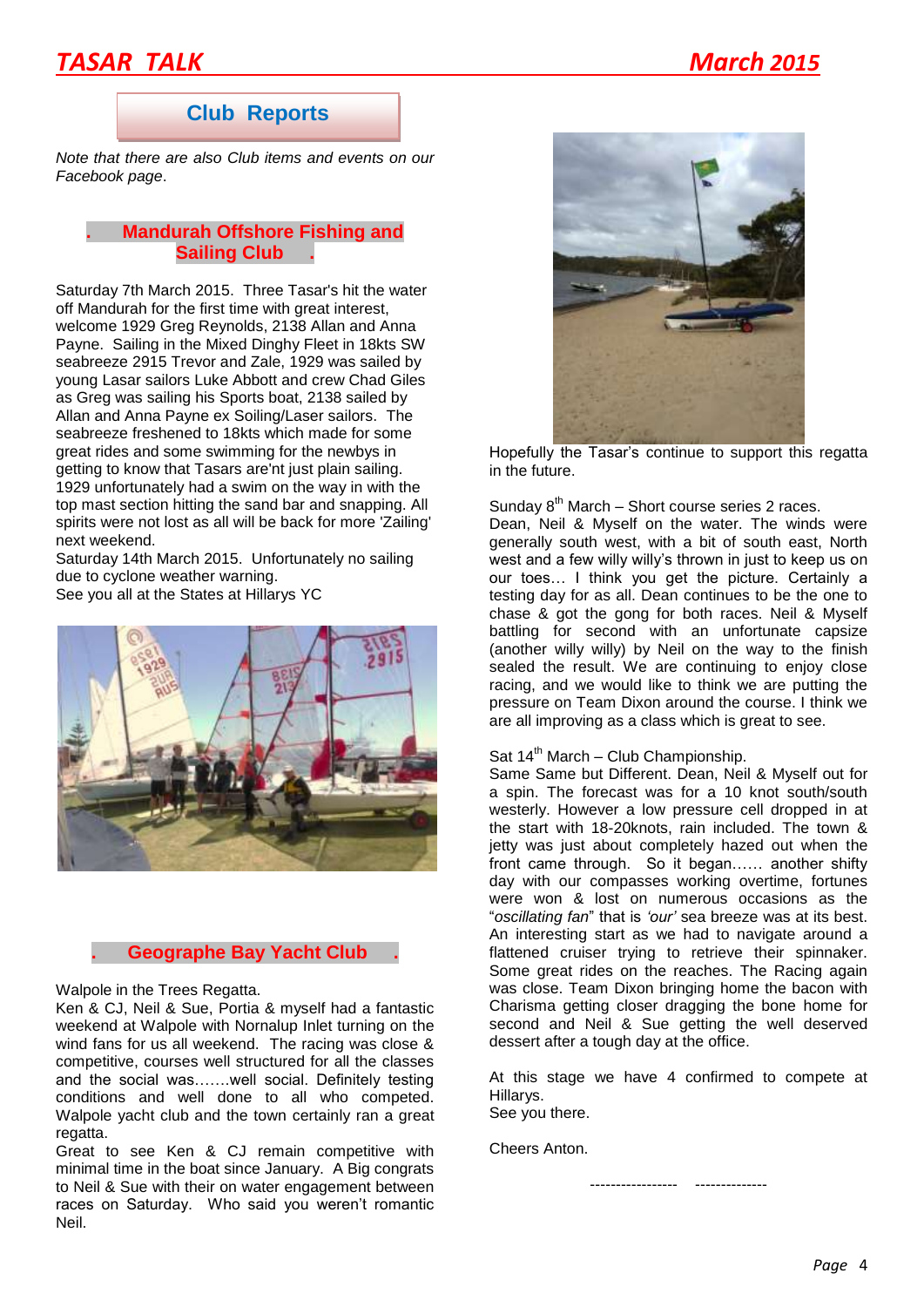## *TASAR TALK March 2015*

#### **. Hillarys Yacht Club .**

Club race on  $21<sup>st</sup>$  Feb had four boats having a good tussle in the warm conditions.

All 5 available boats went to the Walpole Regatta for a great weekend of sailing and social activities. See main article.

The next weekend was HYC's Pot of Gold Regatta. Thank you to visitors Matt and Leanne, and Scott and Niko for boosting our fleet numbers to five. They also took the bulk of the cash prizes for their efforts. Well done.

There were no Club races on the 14<sup>th</sup> March due to the annual HYC trip to Rottnest which was postponed due to the forecast of unsuitable weather that did not happen??

Looking forward to seeing everyone for the States next weekend.

The photo is from the Club race on  $21<sup>st</sup>$  February.



Cheers, Greg.

#### **Help to promote Tasar activities and your Club**

by sending items and photos for either our newsletter, Facebook page or web site to our Publicity Officer.

**Contributions** for the next Tasar Talk newsletter are due by **Monday 20th April 2015**

and can be emailed to the TAWA Publicity Officer, Greg at [gjennings1@bigpond.com](mailto:gjennings1@bigpond.com) . Photos and stories/comments are welcome. This issue will contain items and results on our State Championships, and also Tasar Club's summer race series.

#### **See TAWA on Facebook**

at [www.facebook.com/tasarsWA](http://www.facebook.com/tasarsWA) for news & information, events, race results, etc, from our Clubs and Tasar Association. Some of the features include photos and video of current and past events, provide updates & answer

enquiries for events, and help with planning for future events.

\_\_\_\_\_\_\_\_\_ \_\_\_\_\_\_\_\_

#### **Tasar web site**

The new **Tasar web site** [www.tasar.org](http://www.tasar.org/) contains **TAWA** at [www.tasar.org/regions/australia/western](http://www.tasar.org/regions/australia/western-australia/)[australia/](http://www.tasar.org/regions/australia/western-australia/) which includes items such as our Programme of Events, Results of Tasar events,TAWA contacts, Club contacts & information, State Championships section, State Championship records, photo gallery, Membership information & forms, and History. Contributions and suggestions are welcomed by the **TAWA Publicity Officer**, Greg at

[gjennings1@bigpond.com](mailto:gjennings1@bigpond.com) . Photos are welcome.

**Boats & equipment for sale** advertisements on the web site are now processed through each State's representative for the Tasar web site, and for TAWA it is our TAWA Publicity Officer. The old Australian Tasar web site is being shifted to the new site and will close soon.

\_\_\_\_\_\_\_\_\_ \_\_\_\_\_\_\_\_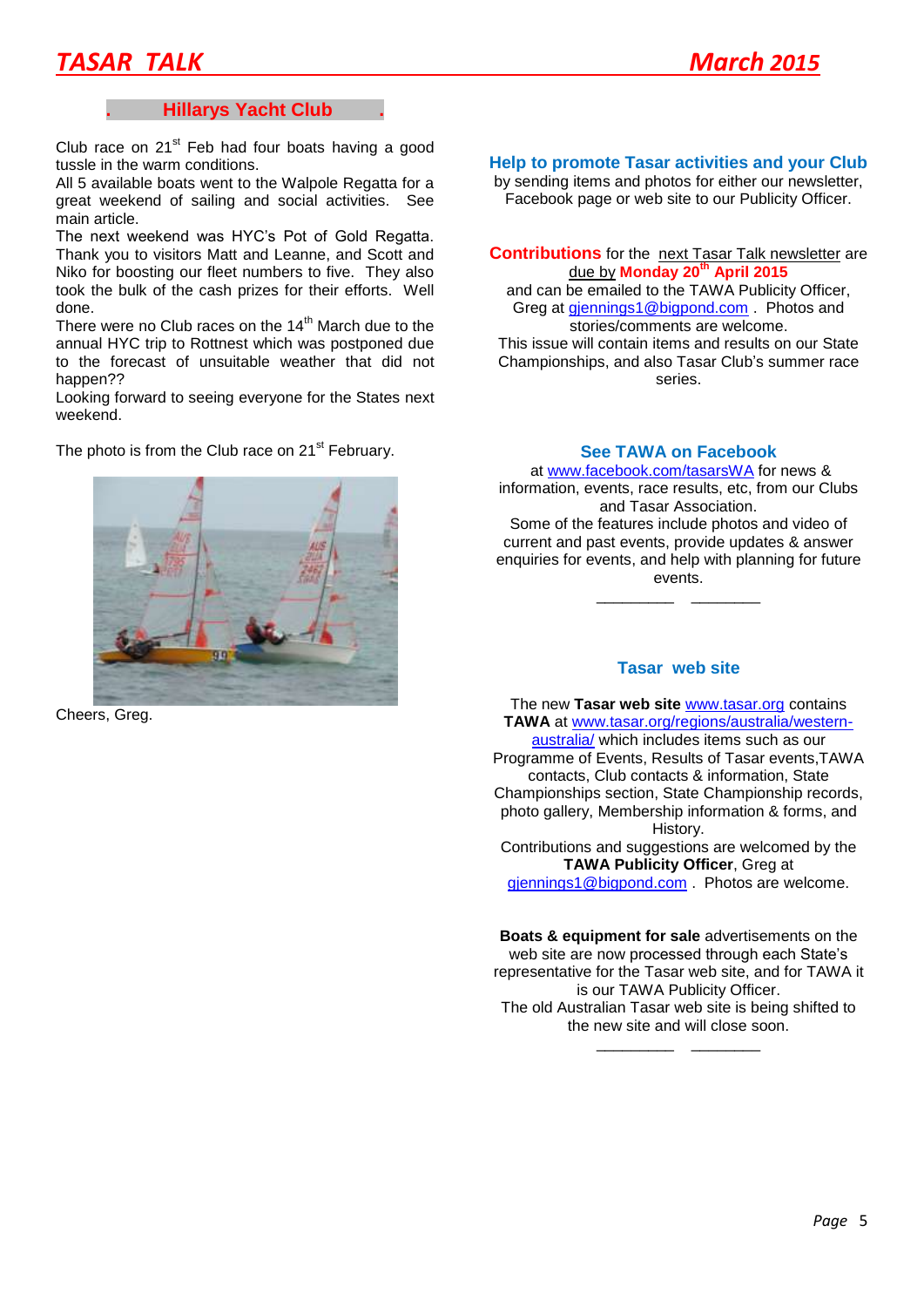### **TASAR TALK** March<sub>2015</sub>



#### **For Sale**

**Tasar 2878** 2010 model in excellent condition. 2 jibs and 2 mains. New jib and main sheets, all running ropes replaced with spectra. Aluminium launching trolley. Rigged boat cover and also towing cover. Road Trailer. Price \$13,000 *Contact* Bill Quinn 0414 462 244



#### -------- -------

**Tasar 1042**

Ready to sail in good condition, Launching trolley, Dacron sails, wooden foils. Boat cover (not Tasar). Price \$2750 Mylar sails available at extra cost after end of March. *Contact* Greg 0409203686 [gjennings1@bigpond.com](mailto:gjennings1@bigpond.com)



#### **Tasar spare parts**

MAST top and bottom sections

All new items at low cost. These were spares for the recent Worlds.

Available now from TAWA in Perth.

Contact Kayne Binks 0411 699 822

Also see Boats For Sale on the Tasar web site [www.tasar.org](http://www.tasar.org/) **Boats & equipment for sale** items for this newsletter and also the Tasar web site can be sent to the **TAWA Publicity Officer**, Greg at *diennings1@bigpond.com.*